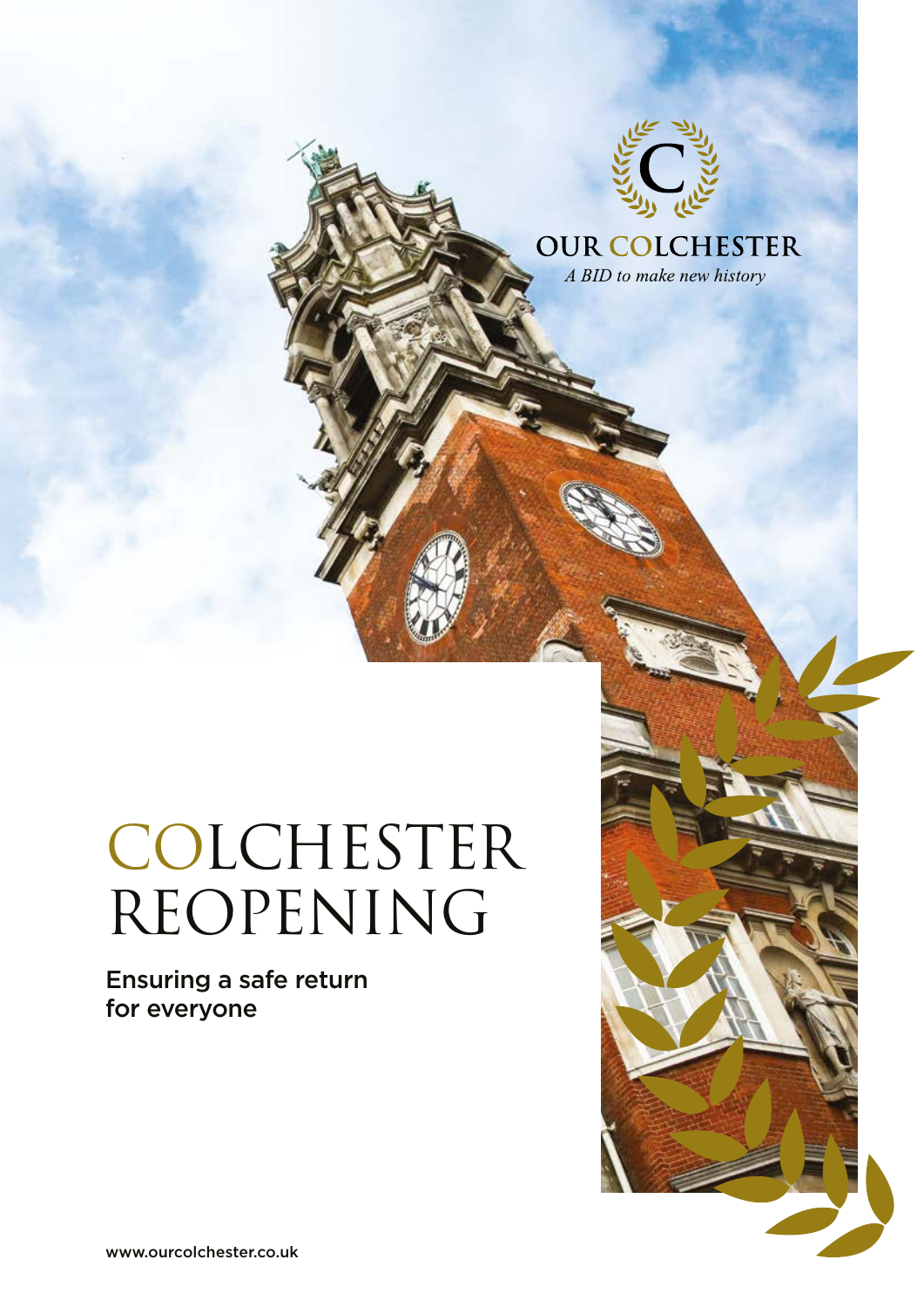

Upon reopening, we welcome our colleagues and customers back to Colchester as COVID-19 has been controlled. Our Colchester has created a safe, secure and sustainable reopening and recovery period for the town.

1

2

3

#### GOVERNMENT & INDUSTRY GUIDANCE ON OPERATING SAFELY

- OUR COLCHESTER OPERATIONS **AND COMMUNICATION PLANS**
- RECOMMENDATIONS TO OUR MEMBERS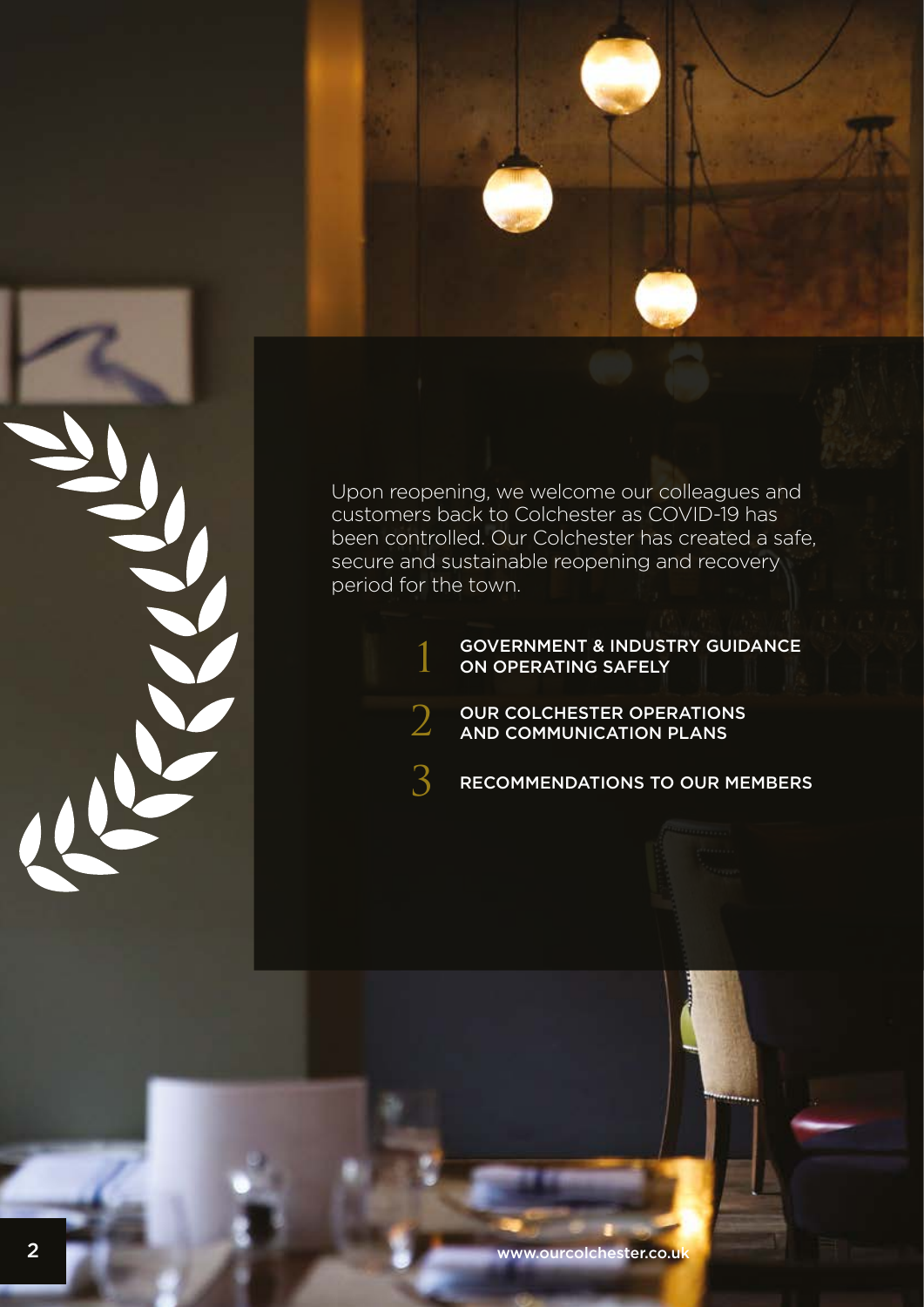# 1 GOVERNMENT &<br>INDUSTRY GUIDANCE **N OPERATING SAFELY**

Upon reopening of stores and businesses, hygiene measures and social distancing restrictions will continue to be necessary to limit transmission. The below links offer guidance on reopening and operating your business safely.

Please see below industry specific quidance:

#### World Health Organisation

https://www.who.int/docs/default-source/coronaviruse/advice-forworkplace-clean-19-03-2020.pdf

#### Public Health England guidance

https://www.gov.uk/government/publications/guidance-to-employersand-businesses-about-covid-19/guidance-for-employers-andbusinesses-on-coronavirus-covid-19#what-to-do-if-an-employeeneeds-time-off-work-to-look-after-someone

#### Colchester Borough Council guidance for businesses

https://www.colchester.gov.uk/coronavirus/businesses/

#### South East Business Hub

https://southeastbusiness.org.uk/essex-southend-thurrock/coronavirusguidance-for-employers/business-recovery/

#### Department for Business, Energy & Industrial Strategy

https://www.gov.uk/guidance/working-safely-during-coronaviruscovid-19

#### HSE guidance

https://www.hse.gov.uk/guidance/index.htm

#### MIND support https://www.mind.org.uk/information-support/coronavirus/

#### British Retail Consortium guidance

https://brc.org.uk/news/corporate-affairs/social-distancing-in-retailstores-and-warehouses/

#### Federation of Small Businesses

https://www.fsb.org.uk/campaign/covid19.html

#### Institute of Hospitality

https://www.instituteofhospitality.org/guidance-and-support-duringthe-coronavirus-crisis/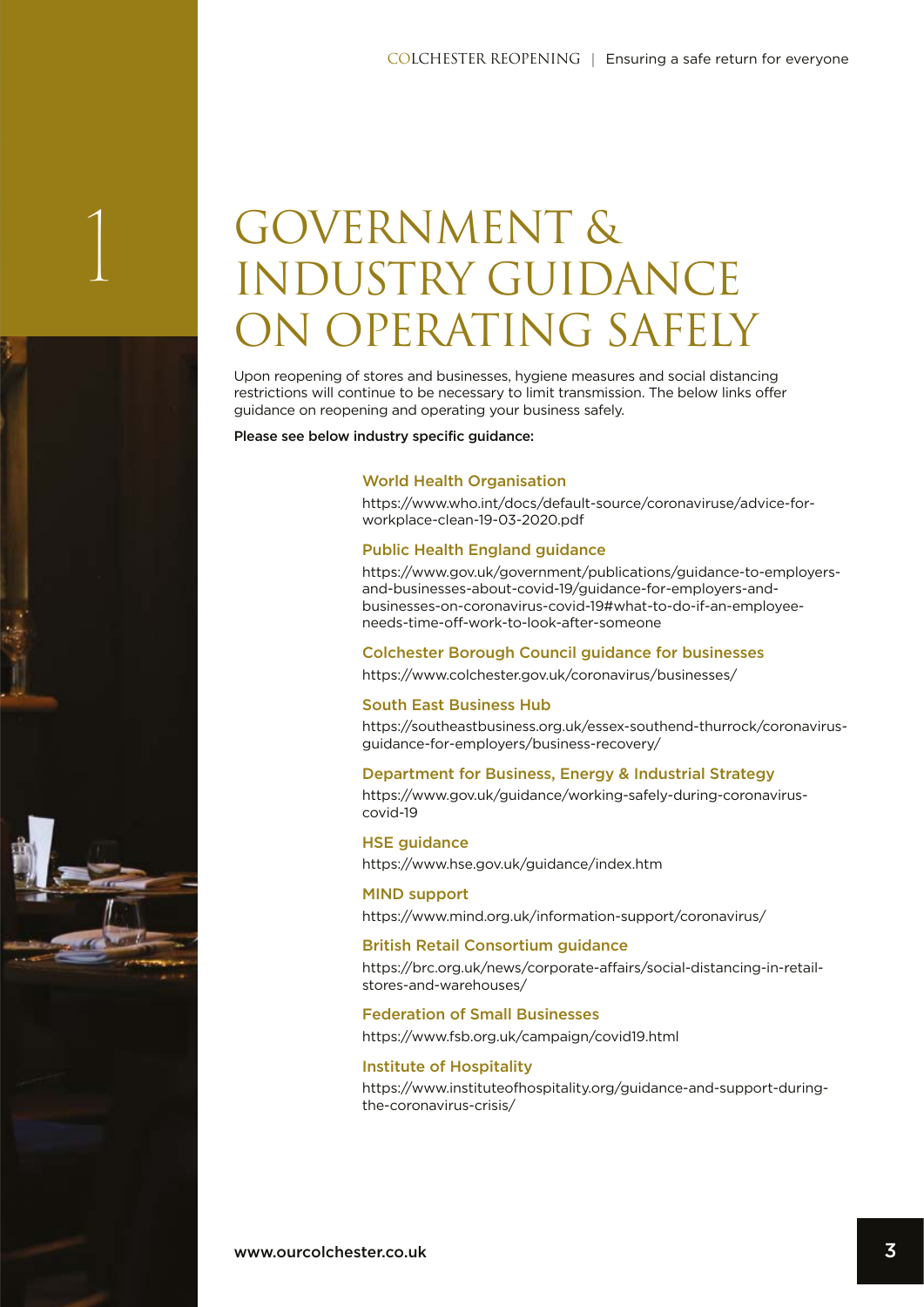# 2 OUR COLCHESTER OPERATIONS AND **DMMUNICATION PLANS**

Our top priority is to provide a safe and secure place for our customers and colleagues, and to restore confidence in the destination. To support a safe re-opening and sustainable recovery, we have focused on our street operations and effective communications and advocacy.

| <b>Cleanliness</b>                            | Deep clean of public realm areas in the town<br>centre will take place prior to re-opening<br>of our businesses. Following this, the<br>Neighbourhood cleaning team will continue<br>to operate there high level cleaning schedule<br>throughout the town centre providing<br>reassurance for our customers, residents<br>and workers.                                                                                                                          |
|-----------------------------------------------|-----------------------------------------------------------------------------------------------------------------------------------------------------------------------------------------------------------------------------------------------------------------------------------------------------------------------------------------------------------------------------------------------------------------------------------------------------------------|
| <b>Consistency in</b><br>messaging            | Our Resource Portal is now live. We have<br>collated a selection of discounts for our BID<br>members for a wide variety of products from<br>floor vinyls to PPE. The BID has facilitated<br>all design work and simplified the ordering<br>process for our members, a one stop shop for<br>all you need.                                                                                                                                                        |
| <b>Social distancing</b>                      | We are working closely with Colchester<br>Borough Council and Essex Highways to<br>ensure social distancing is achieved with<br>confidence in all areas of our town centre. We<br>are taking actions to ensure this by installing<br>floor installations to control the flow of foot<br>traffic in certain areas of the town.                                                                                                                                   |
| <b>Security</b>                               | We have extended our night time security<br>patrol to monitor all members premises<br>between 2000hrs and 0600 hrs.                                                                                                                                                                                                                                                                                                                                             |
| <b>Town users help</b><br>and support         | Our Street Ambassadors will be there to<br>support our members and town centre<br>pedestrians with guidance on social<br>distancing and any help needed. We are<br>working closely with Essex Police and the<br>councils Neighbourhood team to work under<br>the same support mechanism.<br>We have installed hand sanitizer stations at<br>key points across the town providing easy<br>access to visitors. Locations will include car<br>parks and bus stops. |
| <b>Public Space &amp;</b><br><b>Transport</b> | We are working with Colchester Borough<br>Council, Essex Highways and landowners to<br>explore the possibility of road closures and<br>traffic reduction to enable government social<br>distancing practise.                                                                                                                                                                                                                                                    |

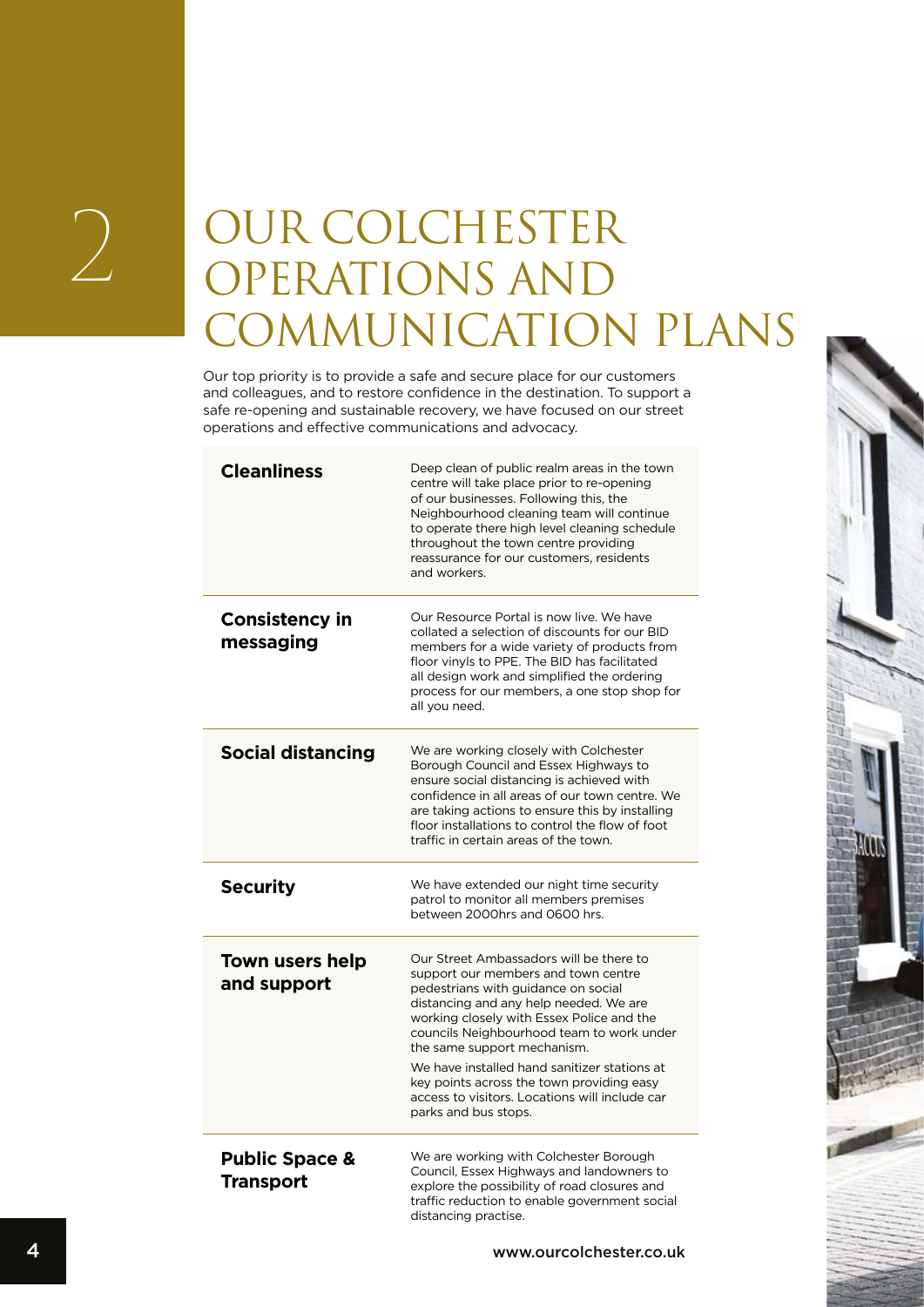### BID RECOVERY PLAN

Overview of our plans and progress.



### **Crisis**

Acting right now - Throughout lockdown, we have been quick to react and adjust accordingly continuing to provide the best support and guidance for businesses. When planning we have needed to be vigilant and put the position of businesses first in each step.

Reacting - We launched a night time security patrol to monitor our members premises during lockdown. We had zero reported attempted break-ins or actual breakins to our members premises.

Signposted - We launched the Shop Local in Colchester campaign to promote our businesses stories on how they were adapting their delivery model through lockdown. The ethos of the campaign was for residents of the Borough to grasp that everything they needed was right on their door steps, literally, through deliveries and collections.

Listening - Our one-to-one phone calls and emails with our Independent sector members were delivered to ensure our members concerns and worries were listened to. Guidance and support was offered to tailor individual needs.

Coordinating - Our designated Covid-19 page was regularly updated to include the most relevant guidance and support information on government guidelines and financial support for businesses.

Educating - Our BID to Business campaign delivered an array of webinars, Q&A sessions and podcasts on topics requested by our members. Topics including financial planning, financial support such as the CBILS scheme, adapting your marketing strategy and business strategies. These sessions are still available on the BID to Business web page.

Reassuring - Our team was focused on providing reassurance to our members through delivering the best and most detailed information on how our members could be supported with information and financially.

**Digitalisation** - We guided our members in making the short-term transition in digitalising from a brick and mortar business to a business that could operate and rely on online trade. This was essential in supporting our members cashflow during times where footfall for nonessential businesses was at zero.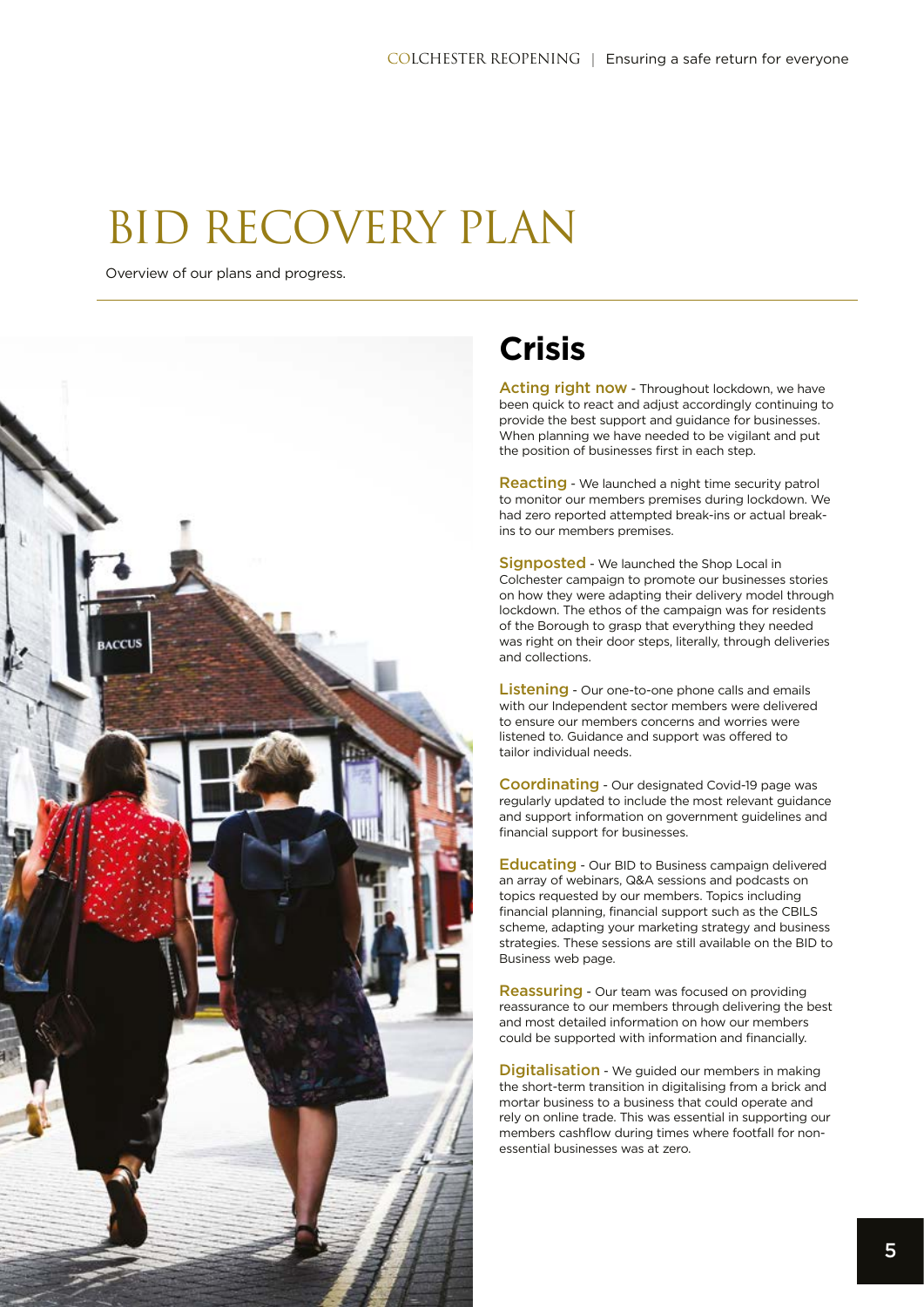### BID RECOVERY PLAN

Overview exampling our plans and the progress.

### **Recovery**

Overview of our plans and progress

#### Working together

- The BID was the lead in developing and forming a Town Centre Covid-19 Recovery Task Force. We brought together the stakeholders for the town centre including local authorities, landowners and large businesses. By forming this group, we were able to streamline every stakeholders plans to achieve consistency across all locations and deliver the safest town centre possible for our returning customers and workers.
- We have partnered with the team at COLBEA for a webinar on 'things to consider when re-opening your business'. This can be found on our BID to Business web page.

#### Preparing our town centre for reopening

- As part of our Task Force working group, we highlighted the 'pinch points' within the town centre where social distancing may be more challenging. We knew that our residents, consumers and workers needed to return to a town centre that they felt safe in any area they walked through.
- Developing a Queueing Brief (**https://ourcolchester. co.uk/reopening/**) that all town centre businesses should reference and follow closely. The strategy achieves a safe and organised process for those consumers waiting to enter our premises and avoids any conflict with neighbouring businesses social distancing processes.

#### Telling the story

- We ripped up our marketing strategy and re-wrote it. We set key objectives on telling those in the borough how safe, clean and ready the town centre is.
- By installing confidence in those who usually use the town centre, they can visit knowing that all is being done to make their visit a safe one.

#### Driving the right footfall

- Having cancelled and postponed all BID activities until September, we set our sights on driving footfall back to our businesses. Our plans are now focused on driving footfall across the town centre avoiding any large gatherings.
- Our BID in Bloom campaign will ensure our 120 planters are ready to brighten the streets with beautiful flowers.
- Working closely with our Borough and County Councils to support our consumers, residents and workers journey into the town centre is the safest and affordable it can be.

#### Being reactive

• Our 'Help us to help you' campaign will launch from the 1<sup>st</sup> June focused on our Street Ambassador and other stakeholder patrols supporting businesses with their queue management and social distancing around the town centre. By doing this, we can react when certain areas in the town centre raise logistical issues and resolve by working closely with Colchester Borough Council and Essex Highways.

#### Understanding and using data

- Through observing our members re-opening plans, we are able to understand trends that occur across sectors and locations through the town centre. We are using this data to forecast challenges and opportunities that will arise.
- We are closely monitoring european towns and city trends to see how their reopening plans were implemented and effectively developed. By doing so, we can adopt a variety of tried and tested practises for the town centre.

## #WelcomeBackColchester

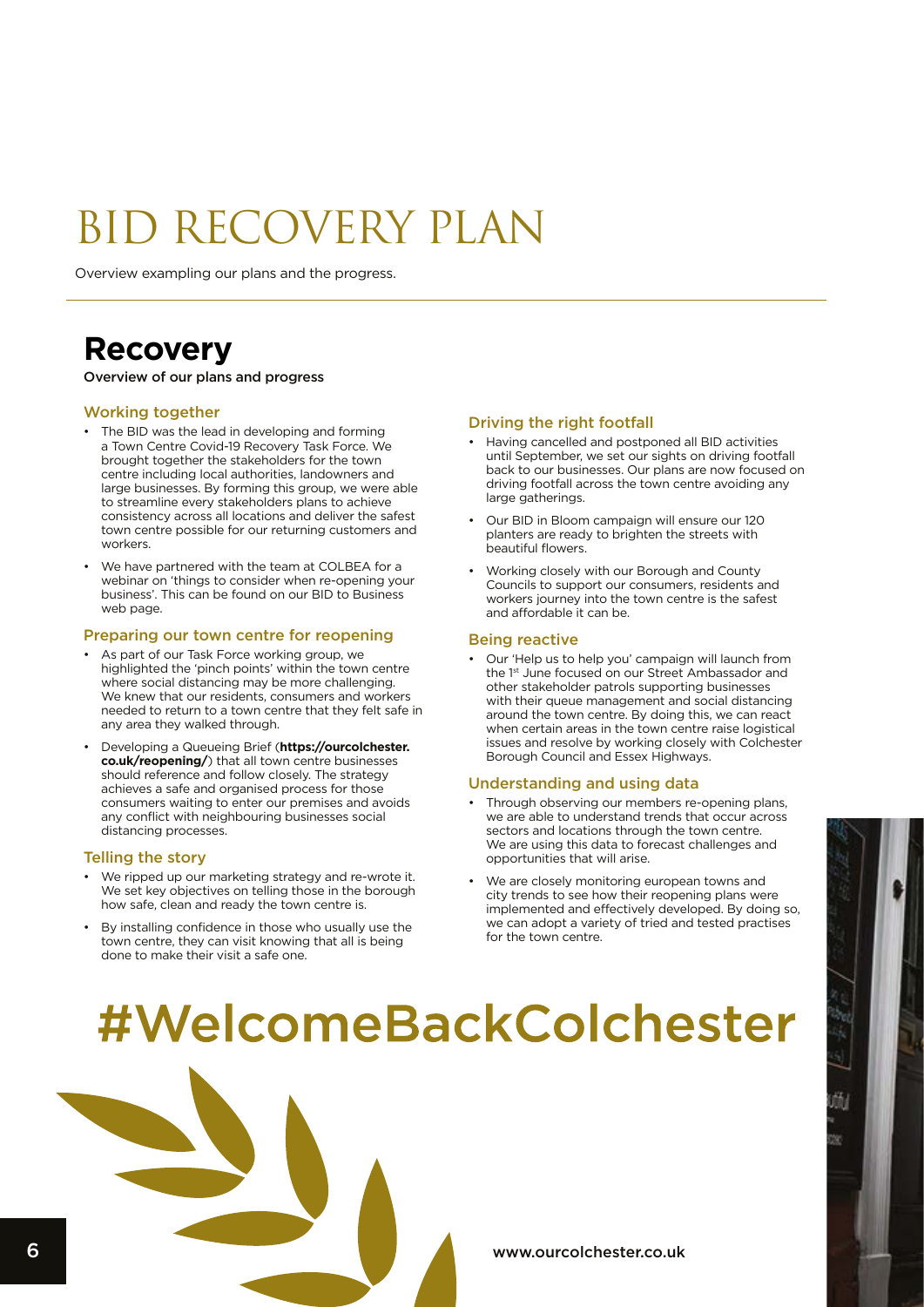# 3 OUR COLCHESTER COMMUNICATIONS

We are working with key stakeholders across the town to deliver a joint message for the reopening of the town. Our aim is to support our BID business and build consistent communication to the public, reassuring their safety when visiting.

> We are regularly communicating with BID members ensuring updates regarding any Government and Council announcements are shared quickly and effectively. The Our Colchester website and social media pages will hold this information.

Our BID to Business webpage on ourcolchester.co.uk has a range of webinars and online portals which can help you when reopening your business.

We are working on a collection of campaigns targeted towards safely bringing footfall back into the town. BIG LUNCH, is a campaign targeted at supporting the hospitality and leisure industry when they reopen. This will link to the launch of the new Round app, which makes ordering table serves and takeaway easier for both the business and customer. More information about this campaign will launch soon.

Our resource portal provides you with a range of different Covid products ready to purchase from a list of preferred local suppliers. We want to provide businesses with a simple guide to what should be implemented across the town and how it will impact the town. More information can be found at **https://ourcolchester.co.uk/resourceportal**

We have designed a booklet demonstrating the adaptations Colchester town centre has made which will be delivered to over 40,000 households. This booklet is an opportunity to build consumer confidence and demonstrate our town is a safe place to visit.

From the 15th June, all campaigns and social media posts will use **#WelcomeBackColchester**. We encourage all businesses to use this hashtag, share their stories with us and build a community for our town centre. Over the last 8 weeks, we have been supporting the Shop Local in Colchester message and we continue to grow this message throughout this reopening stage.

### More information can be found at ourcolchester.co.uk/resourceportal